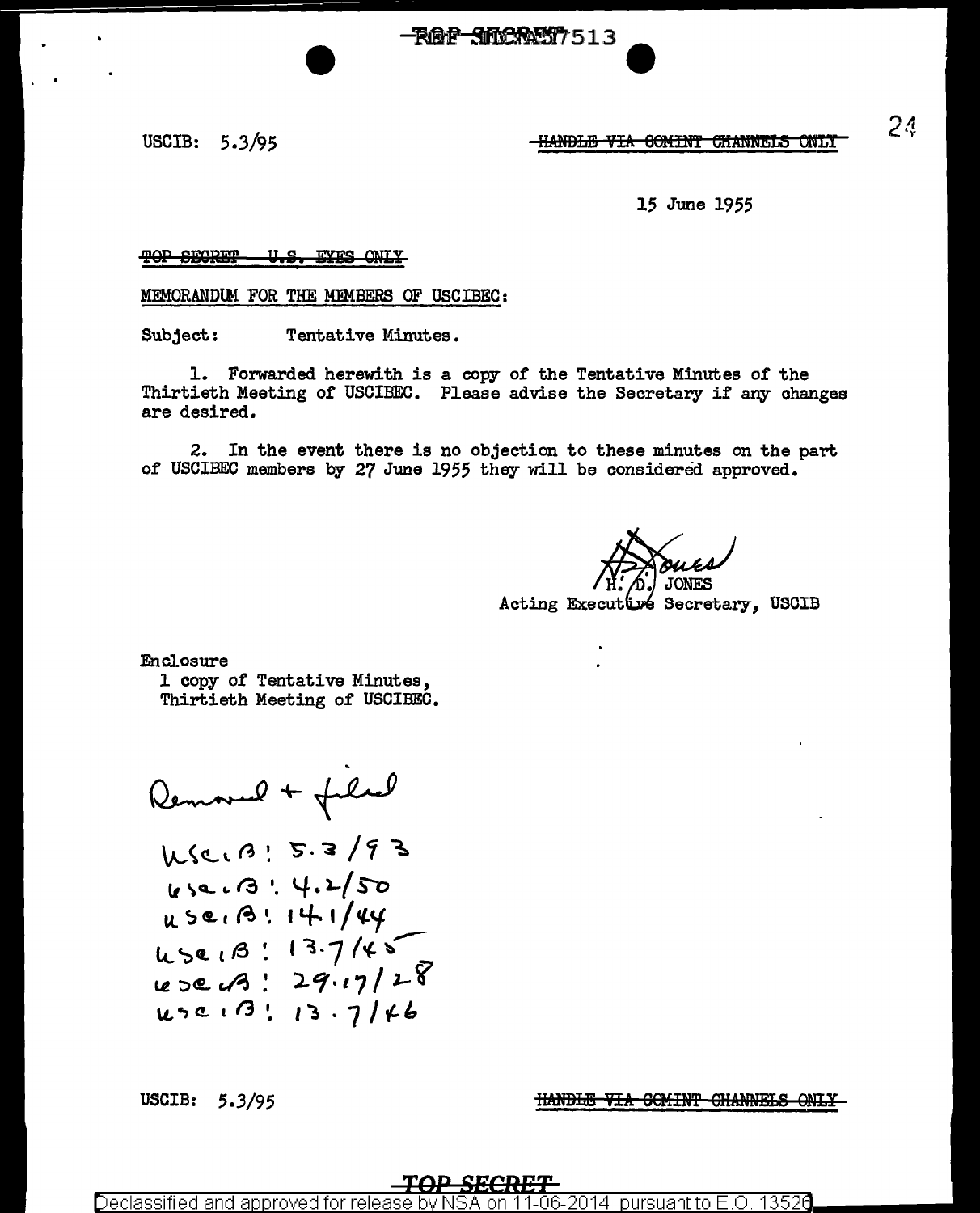



#### $60$ NFIDENTIAL - U.S. EYES ONLY

## MINUTES OF THE THIRTIETH MEETING

## OF THE

#### USCIB EXECUTIVE COMMITTEE

Captain Rufus L. Taylor, USN, Chairman

PRESENT:

 $\cdot$ 

 $\ddot{\phantom{a}}$ 

| <b>DEFENSE:</b>     | Mr. William H. Godel                                                                                         |
|---------------------|--------------------------------------------------------------------------------------------------------------|
| <b>STATE:</b>       | Mr. T. Achilles Polyzoides                                                                                   |
| <u>FBI:</u>         | Mr. S. Drake Ellis                                                                                           |
| NSA:                | Captain Jack S. Holtwick, Jr., USN                                                                           |
| ARMY:               | Lt. Colonel Richard Leffers                                                                                  |
| NAVY:               | Commander Frederick E. Weldon<br>(for Commander William F. Bringle)                                          |
| AIR FORCE           | Lt. Colonel Frank J. Harrold, Jr.                                                                            |
| $CLA$ :             |                                                                                                              |
| <b>SECRETARIAT:</b> | Mr. Hamill D. Jones<br>Mrs. Daphne O. Tucker                                                                 |
|                     | OGA                                                                                                          |
| ALSO PRESENT:       |                                                                                                              |
| <b>DEFENSE:</b>     | Mr. Philip J. Patton<br>Mr. Robert E. Drake                                                                  |
| STATE:              | Mr. Robert F. Packard                                                                                        |
| NSA:                | Mr. Hugh S. Erskine<br>Mr. Benson K. Buffham<br>Mr. Milton S. Zaslow<br>Lt. Commander Paul J. Karl, Jr., USN |
| <b>ARMY:</b>        | Mr. John F. O'Gara<br>Major Arnie L. Millican                                                                |
| NAVY:               | Lt. Commander Dora Davis                                                                                     |
|                     |                                                                                                              |

# CONFIDENTIAL